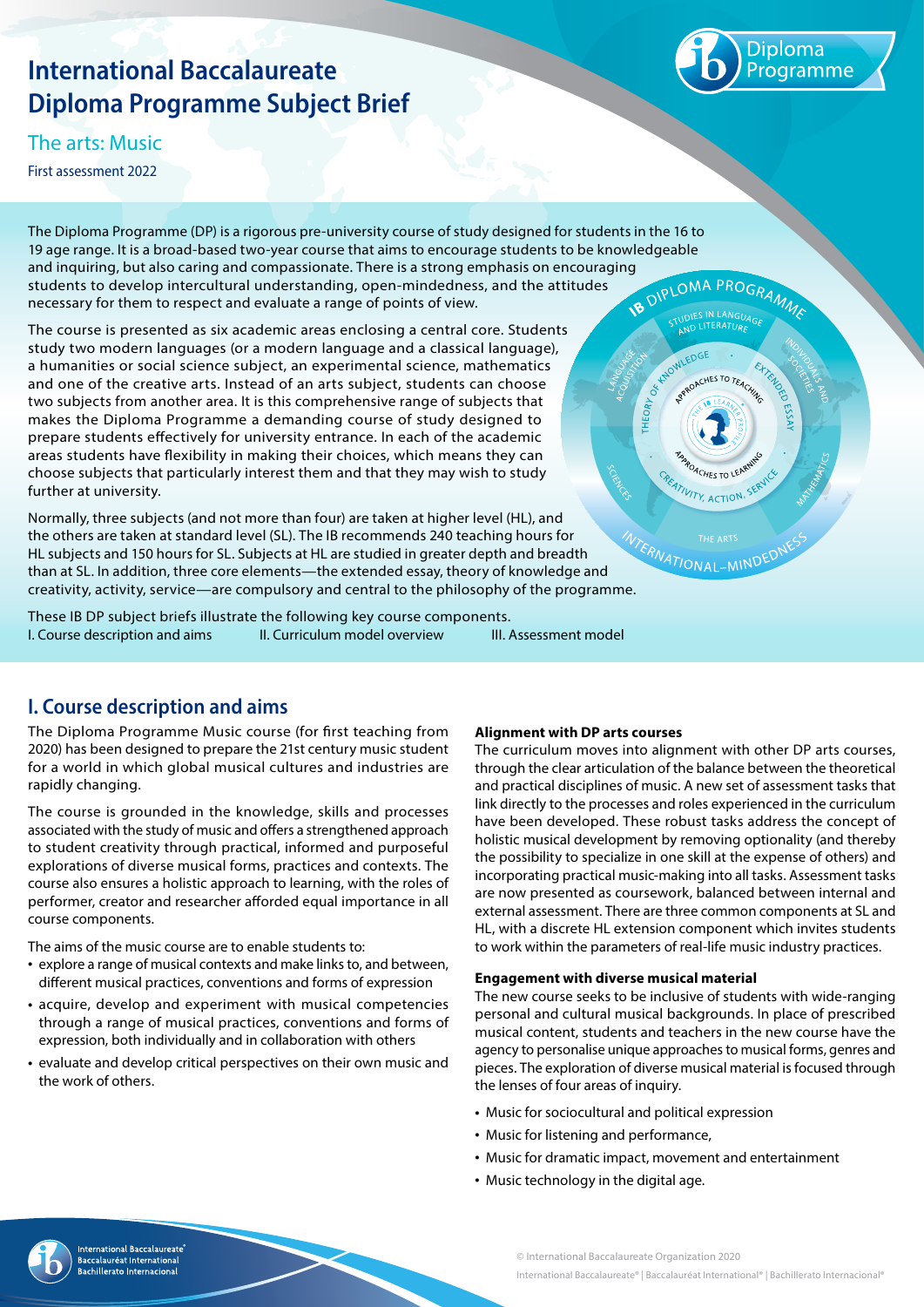

### **A framework for study and assessment**

Engagement with these areas of inquiry takes place across three contexts—personal, local and global. These contexts invite students to move beyond familiar musical material (personal context), to experience music from the culture or community around them (local context), as well as engaging with previously unfamiliar music (global context). Combined with the contexts, the areas of inquiry offer a "matrix" onto which students can plot the variety of their musical encounters. This new flexibility is not only about choice in the learning, teaching and assessment—it is also about forging deep, life-long connections between students' passions and interests and the wider world of music and music-making. All musical encounters are experienced in the roles of researcher, creator and performer, and are related through teaching and assessment to the processes of exploring, experimenting and presenting music. Academic rigour is assured through the requirement for students to critically analyse the music with which they engage, drawing information and conclusions which they then apply to their own practical music making through creating and performing.



Engage with a diverse range of music that will broaden their musical horizons and provide stimuli to expand their own music-making



Connect theoretical studies to practical work to gain a deeper understanding of the music they engage with.



Communicate and present music as researchers, creators and performers.

Students at SL and HL submit the following common assessment tasks.

**An exploration portfolio:** Written work demonstrating engagement with, and understanding of, diverse musical material, along with practical exercises in creating and performing

**An experimentation report:** Written work in the form of a rationale and commentary that supports practical musical evidence of experimentation in creating and performing

**A musical presentation:** Finished works in creating and performing, supported by programme notes.

In addition, HL students will submit the following project.

**A collaborative project:** A continuous multimedia presentation documenting a real-life project, containing evidence of the project proposal, the process and evaluation, and the realized project, or curated selections of it.

### **By the end of the course students will have:**

- broadened their musical horizons through engagement with diverse musical material
- analysed a wide range of music
- engaged with music technology as a compulsory part of the course • gained confidence in the essential processes associated with
- music-making
- developed as holistic musicians with experience as creators and performers